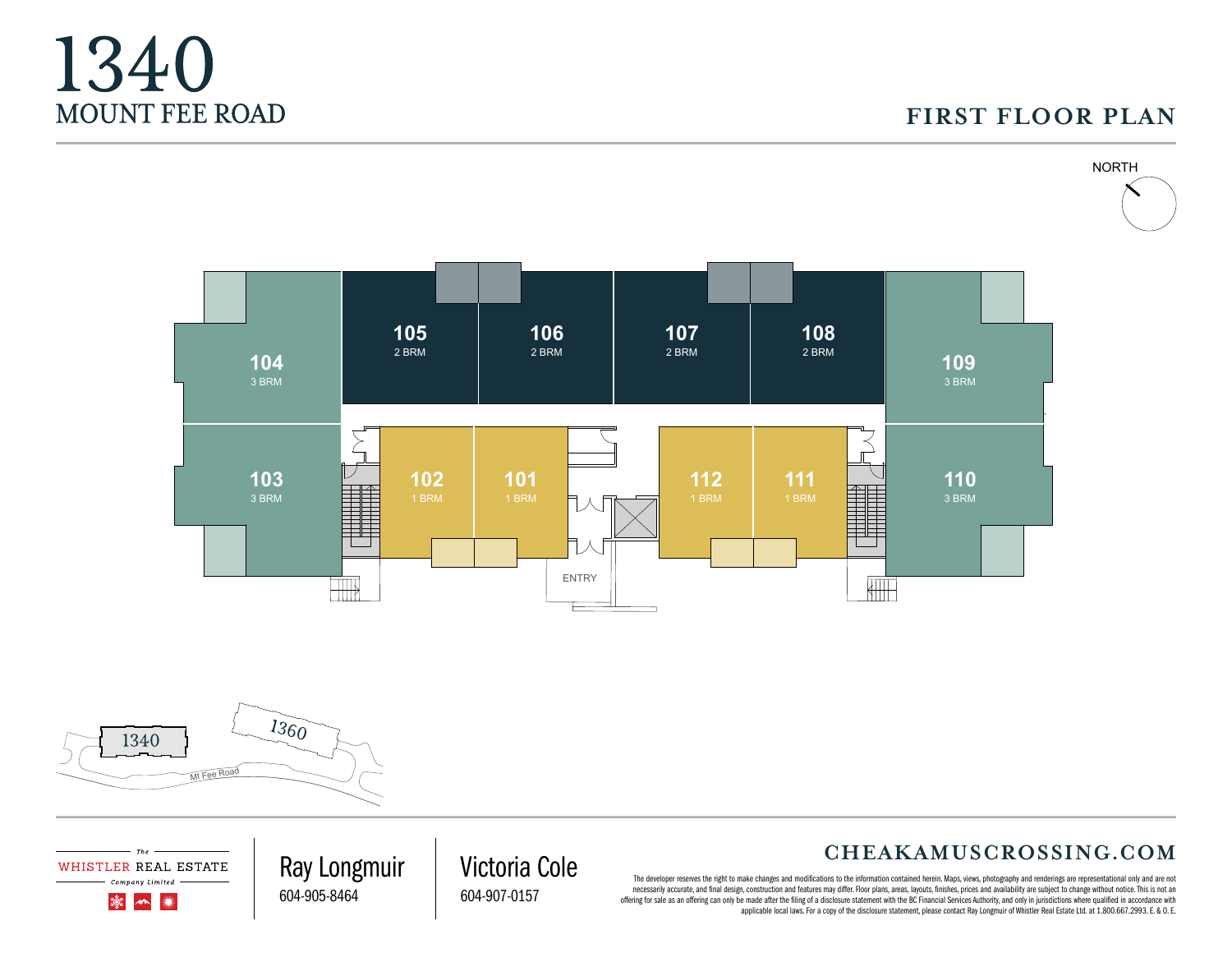# **SECOND FLOOR PLAN**









WHISTLER REAL ESTATE Company Limited

> 灤  $\rightarrow$ ▓

604-905-8464

## **CHEAKAMUSCROSSING.COM**

The developer reserves the right to make changes and modifications to the information contained herein. Maps, views, photography and renderings are representational only and are not necessarily accurate, and final design, construction and features may differ. Floor plans, areas, layouts, finishes, prices and availability are subject to change without notice. This is not an offering for sale as an offering can only be made after the filing of a disclosure statement with the BC Financial Services Authority, and only in jurisdictions where qualified in accordance with applicable local laws. For a copy of the disclosure statement, please contact Ray Longmuir of Whistler Real Estate Ltd. at 1.800.667.2993. E. & O. E.

Ray Longmuir Victoria Cole 604-907-0157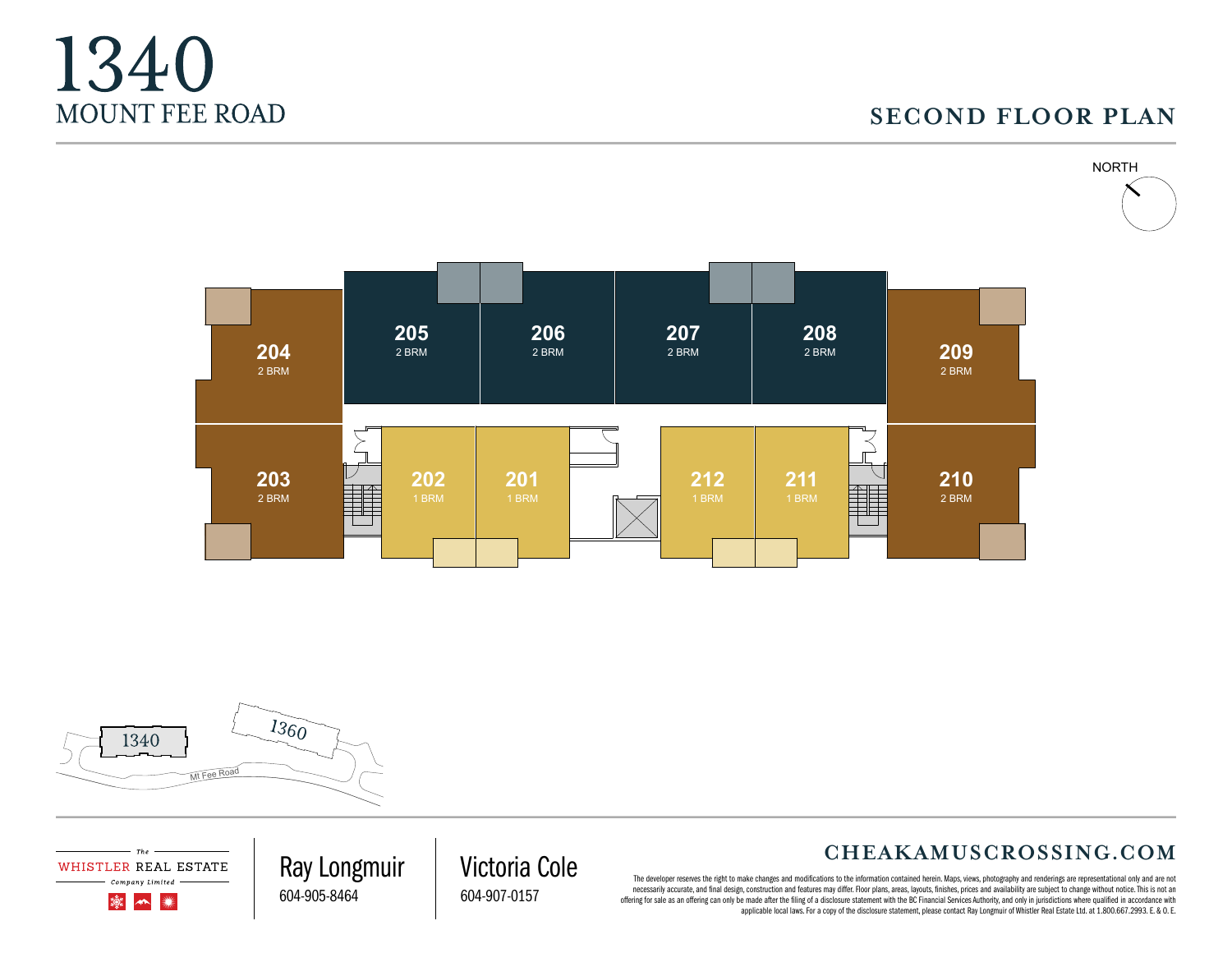## **THIRD FLOOR PLAN**









WHISTLER REAL ESTATE Company Limited

> 灤  $\rightarrow$ ▓

604-905-8464

### **CHEAKAMUSCROSSING.COM**

The developer reserves the right to make changes and modifications to the information contained herein. Maps, views, photography and renderings are representational only and are not necessarily accurate, and final design, construction and features may differ. Floor plans, areas, layouts, finishes, prices and availability are subject to change without notice. This is not an offering for sale as an offering can only be made after the filing of a disclosure statement with the BC Financial Services Authority, and only in jurisdictions where qualified in accordance with applicable local laws. For a copy of the disclosure statement, please contact Ray Longmuir of Whistler Real Estate Ltd. at 1.800.667.2993. E. & O. E.

Ray Longmuir Victoria Cole 604-907-0157